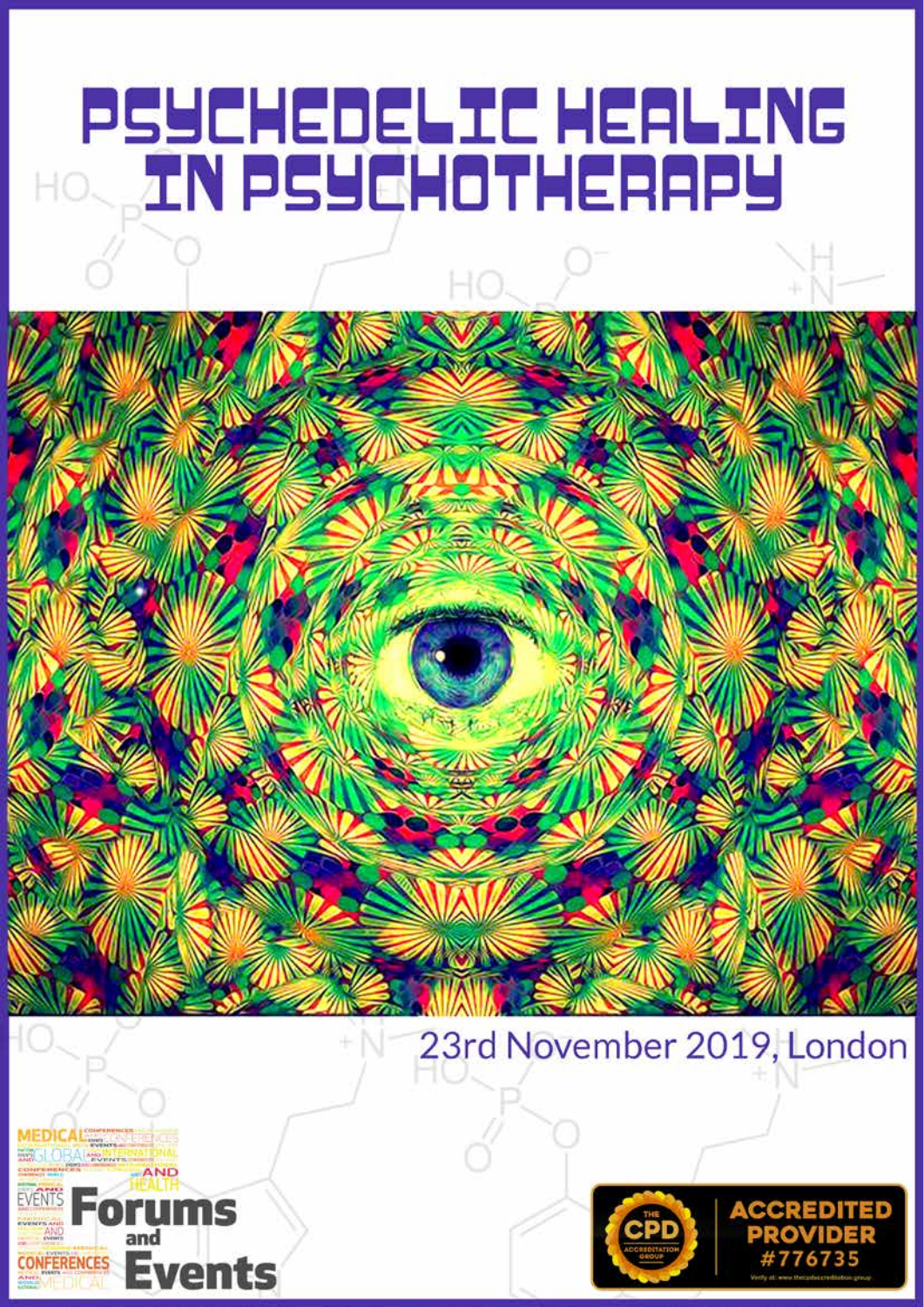

# **Psychedelic Healing in Psychotherapy**

## **Saturday 23 November 2019, Camberwell, London**

The use of psychedelics as therapeutic catalysts for emotional and spiritual transformation is now being rediscovered. Psychedelic therapy today is in a new renaissance. There are currently several clinical trials being conducted by established institutions in the UK, including Imperial College and King's College, which are now investigating the use of psychedelics in mental health care, and as cutting edge tools to probe the neurobiology of consciousness.

With mental health generally in decline and rates of depression, anxiety, suicide, addiction, and other psychological disorders skyrocketing, psychedelics may trigger a paradigm shift in mental health care.

Delegates will hear first-hand from scientists working at Imperial College about their new trial directly comparing psilocybin therapy with a conventional antidepressant drug in patients with depression.

This event will also explore the potential therapeutic application of various psychedelic substances, which include MDMA, LSD, mescaline, psilocybin and DMT as potential treatments in clinical psychiatry.

Although psychedelic assisted therapy is currently not possible outside of clinical trials due to the medical and legal status of these substances, psilocybin and MDMA are likely to be licensed for use in the next few years and psychedelic-assisted psychotherapy is expected to be a reality again soon within national healthcare.

Due to the resurgence of the use of these substances there is a growing need for psychotherapists to integrate psychedelic experiences into their practice and help patients managing their re-surfaced trauma, difficult psychedelic episodes and spiritual experiences. This event will help psychotherapists navigate the clinical, ethical and cultural issues around the use psychedelics.

Registration Space is limited. We encourage guests to register asap!!!

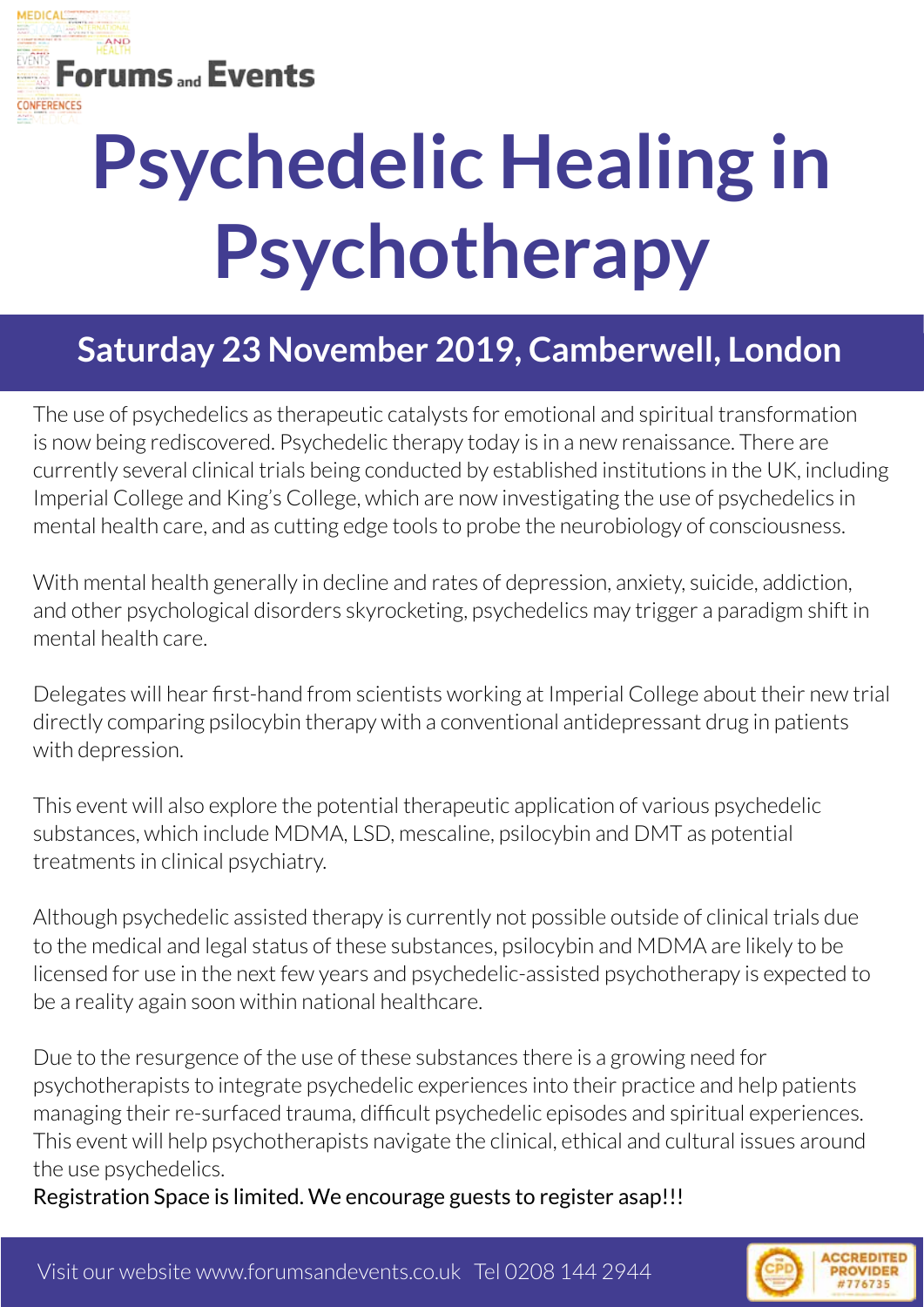### **PROGRAMME -SUBJECT TO CHANGE-**

#### **09.20 - 09.50 Registration and Coffee**

#### **09.50 – 10.00 Chairman's opening address**

#### Dr. David Luke,

Senior Lecturer, Psychology, Department of Psychology, Social Work and Counselling, Faculty of Education and Health, University of Greenwich

#### **10.00 – 11.00 History of Psychedelics**

#### Dr. Ben Sessa,

Addictions Psychiatrist, MDMA Psychotherapist, Psychedelic Researcher and Writer

#### **11.00 – 11.20 Morning Coffee Break and Networking**

#### **11.20 – 12.20 Psychedelics, Mental Health and Mystical Experiences**

#### Dr. David Luke,

Senior Lecturer, Psychology, Department of Psychology, Social Work and Counselling, Faculty of Education and Health, University of Greenwich

#### **12.20 – 13.10 Lunch Break and Networking**

#### **13.10 – 14.10 Psilocybin for treatment resistant depression: How do 'set', 'setting' and experiential factors shape psychological support?**

#### Dr. Camilla Day,

BAoxon MBChB MRCPsych, General Adult Psychiatrist, Honorary Research Associate for Centre for Affective Disorders, South London and Maudsley NHS Trust

#### Dr Gemma Knight,

Clinical Psychologist, Psychedelic Trials Group, King's College London

#### Catherine Bird,

Research Assistant with the Psychedelic Trials Group at King's College London

#### **14.10 - 14.30 Coffee Break and Networking**

#### **14.30 – 15.30 Psychedelic Integration and Therapeutic Growth: Opportunities and Challenges in Clinical practice**

#### Maria Papaspyrou,

Psychotherapist & Family Constellations Facilitator

#### **15.30 -16.30 The Peak Experience and the Come-down: Psychedelics and Transpersonal Psychology**

#### **Kevin Burns,**

Counsellor and Somatic Experiencing Practitioner; Director of The Psychedelic Society of Brighton

#### **16.30 - 17.00 Question & Answers with Panellists and Chair's Closing Remarks and end of conference**

Visit our website www.forumsandevents.co.uk Tel 0208 144 2944

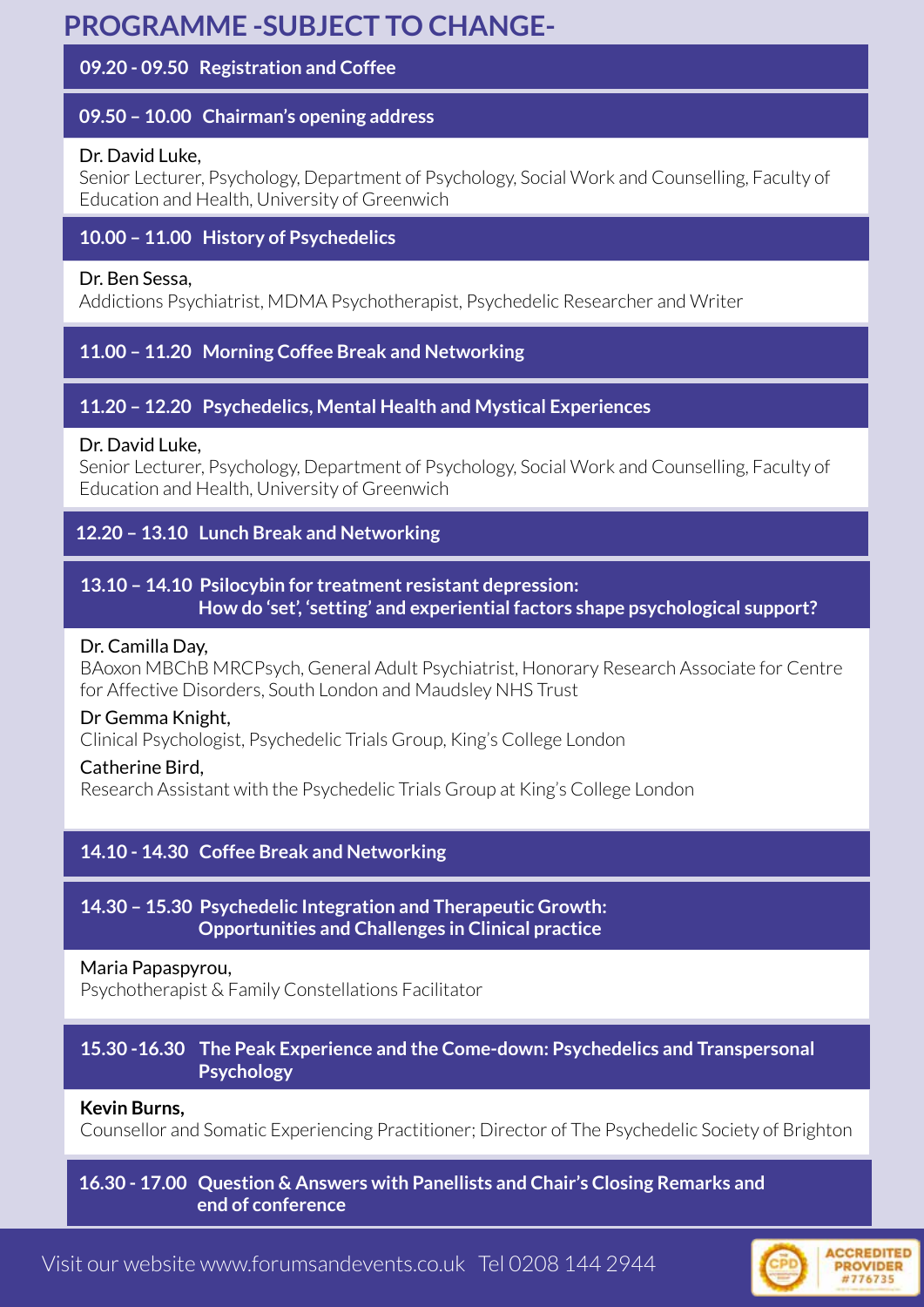# **Location**



### **ORTUS Conferencing and Events Venue**

82 - 96 Grove Lane, Camberwell, London, SE5 8SN

#### **Rail/Tube**

Denmark Hill station is managed by Southeastern on its lines from Victoria to Dartford and from Blackfriars to Sevenoaks. It is also served by London Overground. We have direct links to Victoria (9 minutes), Blackfriars (10 minutes), Canada Water for the Jubilee Line (12 minutes), Lewisham for DLR (13 minutes), Farringdon (16 minutes) and St Pancras for Kings Cross (20 minutes).

#### Please check the TfL website for details.

#### **By foot**

From Denmark Hill Station, turn left out of the station and walk for 200m until you reach Grove Lane. Turn left onto Grove Lane and we are about 200m down and on the left. Tip: if you reach the primary school you've gone to far. We are just before the primary school and can be accessed via the black gates.

#### **Bus**

Routes 40, 42, 68 (24 hrs) 176 (24 hrs), 185, 468, 484 all stop nearby. Walk down Grove Lane and enter by the black gates.

#### **Car and Taxis**

We always encourage the use of public transport but if you have to travel by car then from central London follow the A215 from the Elephant and Castle. Grove Lane is off Denmark Hill where Maudsley Hospital and King's College London is situated.

Parking: As expected in the close vicinity of a hospital, parking is restricted and may require payment. Please respect our neighbours when parking your vehicle. We do have limited parking space which is available to those with disabilities or special requirements. Please enquire as to availability when you contact our events team.

When ordering a taxi, the best place to request to be collected from is 82-96 Grove Lane, which is the entrance by our car park. It might also be worth mentioning that this entrance is just up the hill from Lyndhurst School.

#### Addison Lee: 020 7407 9000